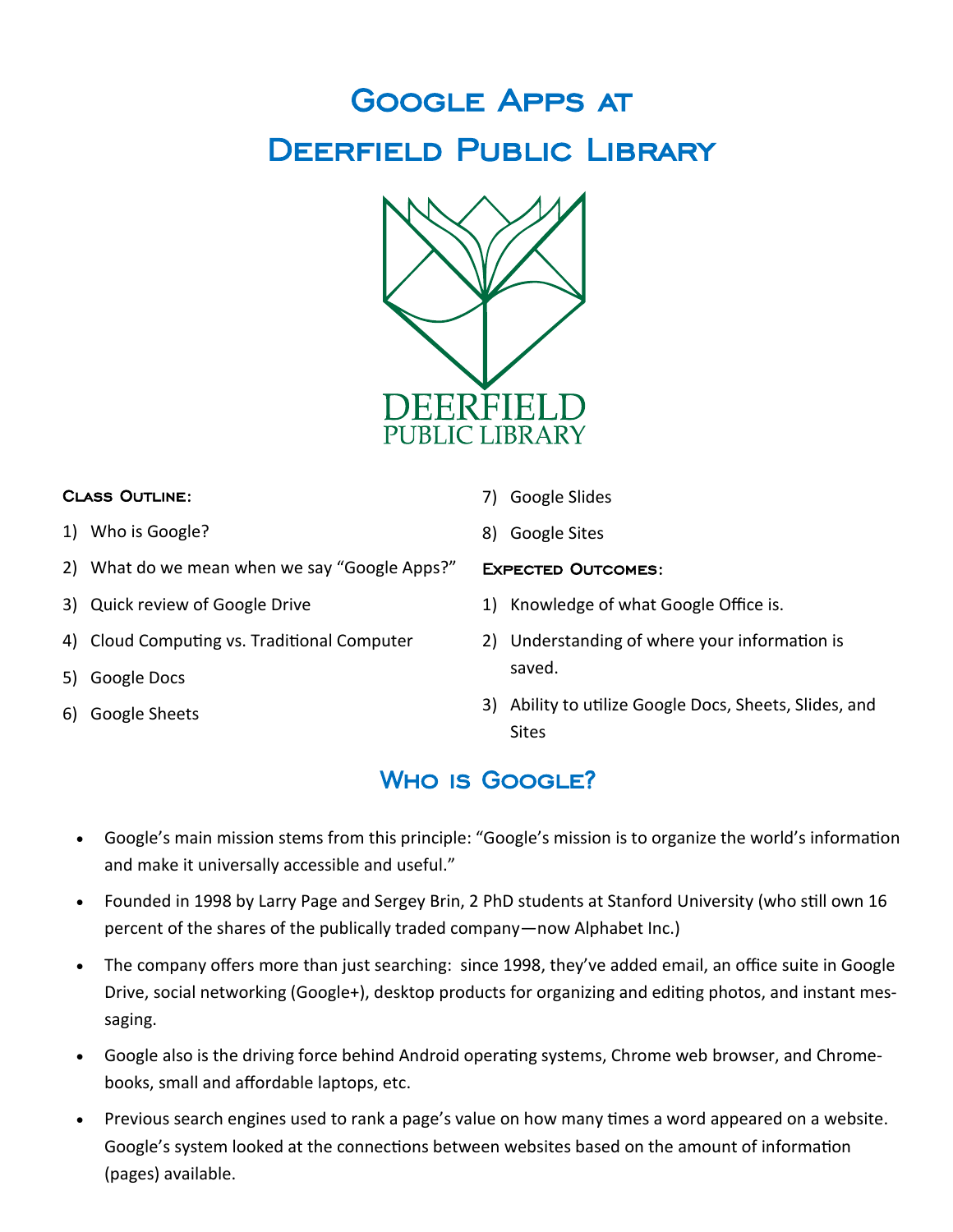## Google Apps

Google is famous for its search engine, but it also makes many other free **web-based** tools. You can customize many of these so that they use your information to give you personalized results.

To access these tools, you'll need to be signed in to a Google Account. If you don't already have a Google Account, you can get one by going to **http://accounts.google.com**.

Most of these can be accessed from any Google page through this drop-down menu at the top right of your web browser window.

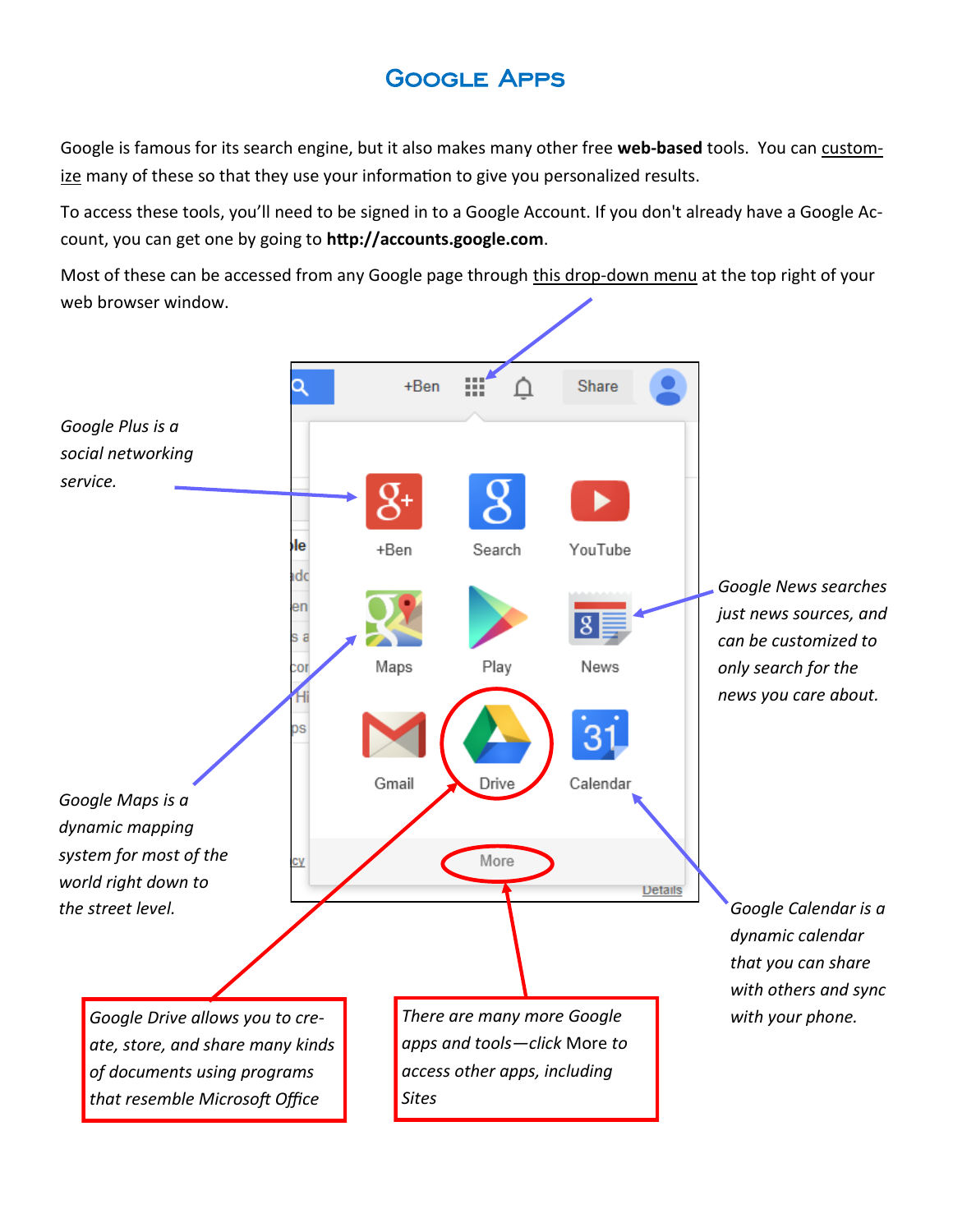## Google Drive

Google Drive is a great way to **create**, **store,** and **share** documents that can be accessed anywhere from an internet browser. If you know how to use Microsoft (MS) Office programs, Google Drive programs will make sense to you. The storage feature works like any folder—except that it's stored online (this is sometimes called cloud-based storage). You can store Google Drive programs **and** other types of files in your drive. Google Drive also makes it easy to share and collaborate on files and folders with others.



*To create or upload a file or folder, click NEW.*

### COLLABORATE! Google Drive makes it easy to work

### with others.

*Click Share and you can allow others to edit or download your document. You just need to know the person's email address* (it doesn't need to be with Gmail.)

> *Click Comment and you can leave comments on another person's documents.*

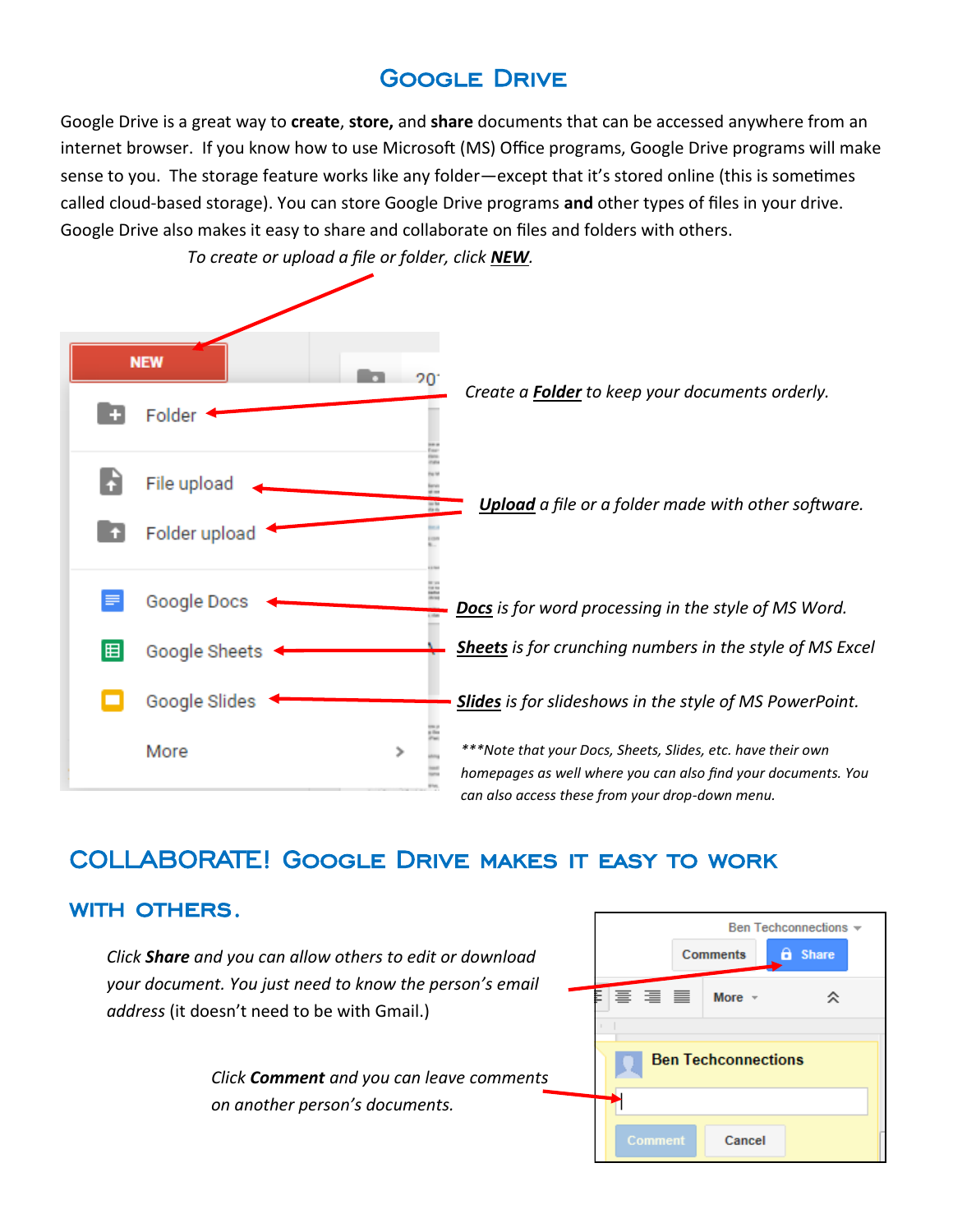## Cloud Computing vs. Traditional Com-**PUTING**

If you've heard the phrase "the cloud" used to describe some computer functions before, but weren't sure what it meant, we're here to help! Cloud computing just means that the application and files you create on that application are stored online, in contrast to traditional computing where the application and files made by it are stored on your physical computer.



it's just someone else's computer

| Question                                                                            | $\mathsf{w}\equiv$<br><b>Microsoft Word</b><br>"Traditional Computing"                 | <b>Google Doc</b><br>"Cloud Computing"                         |
|-------------------------------------------------------------------------------------|----------------------------------------------------------------------------------------|----------------------------------------------------------------|
| Where is the information<br>that runs the application<br>stored?                    | On your computer                                                                       | On the internet                                                |
| Where are your documents<br>saved?                                                  | On your computer                                                                       | On the internet, automatically<br>No save!                     |
| Where can I open this<br>document?                                                  | On your computer unless you<br>share it-and then in Microsoft<br>Word                  | On any internet browser on<br>any device                       |
| How can other people edit<br>this document?                                         | Through the Microsoft Word ap-<br>plication                                            | Simultaneous editing through<br>any internet browser           |
| How can I share this<br>document with someone so disc or drive<br>they can read it? | Printing, emailing, putting on a                                                       | Printing, emailing, putting on<br>a disc or drive, and sharing |
| What kind of formatting<br>capabilities does the<br>application have?               | Much more comprehensive-<br>Word has been honing word<br>processing for over 30 years! | All the basics-and not much<br>else (yet)                      |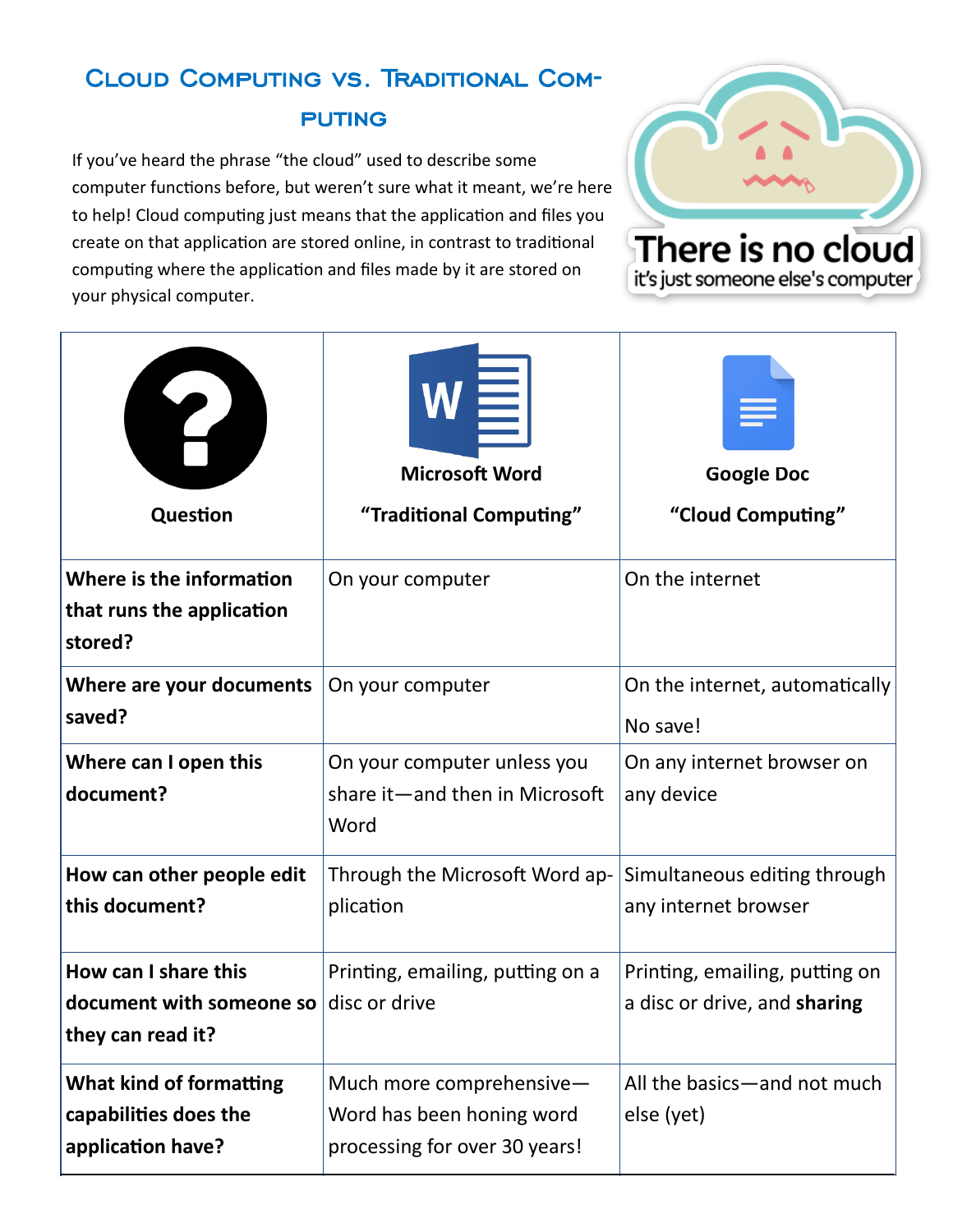## Google Docs

You can use **Google Docs** to create documents (in a similar way to those created in Microsoft Word) through Google that are automatically saved to your Google Drive.



**Google Docs** looks very familiar to anyone who has utilized Microsoft Word — it shares many of the same features, including different fonts, the ability to **bold**, *italicize*, and underline, alignments, creation of bulleted and numbered lists, and much more.

### Google Spreadsheets



You can use **Google Spreadsheets** to create spreadsheets (in a similar way to those created in Microsoft Excel) through Google that are automatically saved to your Google Drive.

| E            | <b>Untitled spreadsheet</b><br>File Edit View Insert Format Data Tools Add-ons Help |   |              |   |    |    |   |   | <b>Comments</b> | Anne Jamieson<br><b>A</b> Share |  |
|--------------|-------------------------------------------------------------------------------------|---|--------------|---|----|----|---|---|-----------------|---------------------------------|--|
|              |                                                                                     |   |              |   |    |    |   |   |                 |                                 |  |
| $f_{\times}$ |                                                                                     |   |              |   |    |    |   |   |                 |                                 |  |
|              |                                                                                     | B | $\mathbf{C}$ | D | E. | F. | G | H |                 | K                               |  |
|              |                                                                                     |   |              |   |    |    |   |   |                 |                                 |  |
|              |                                                                                     |   |              |   |    |    |   |   |                 |                                 |  |
|              |                                                                                     |   |              |   |    |    |   |   |                 |                                 |  |

### Google Slides



You can use **Google Slides** to create presentations (in a similar way to those created in Microsoft PowerPoint) through Google that are automatically saved to your Google Drive.

| <b>Untitled presentation</b><br>e<br>File Edit View Insert Slide Format Arrange Tools Table Help |  | $\triangleright$ Present  | Anne Jamieson -<br><b>a</b> Share<br><b>Comments</b> |   |
|--------------------------------------------------------------------------------------------------|--|---------------------------|------------------------------------------------------|---|
|                                                                                                  |  | Transition                |                                                      | 仌 |
|                                                                                                  |  |                           |                                                      |   |
|                                                                                                  |  | <b>Click to add title</b> |                                                      |   |